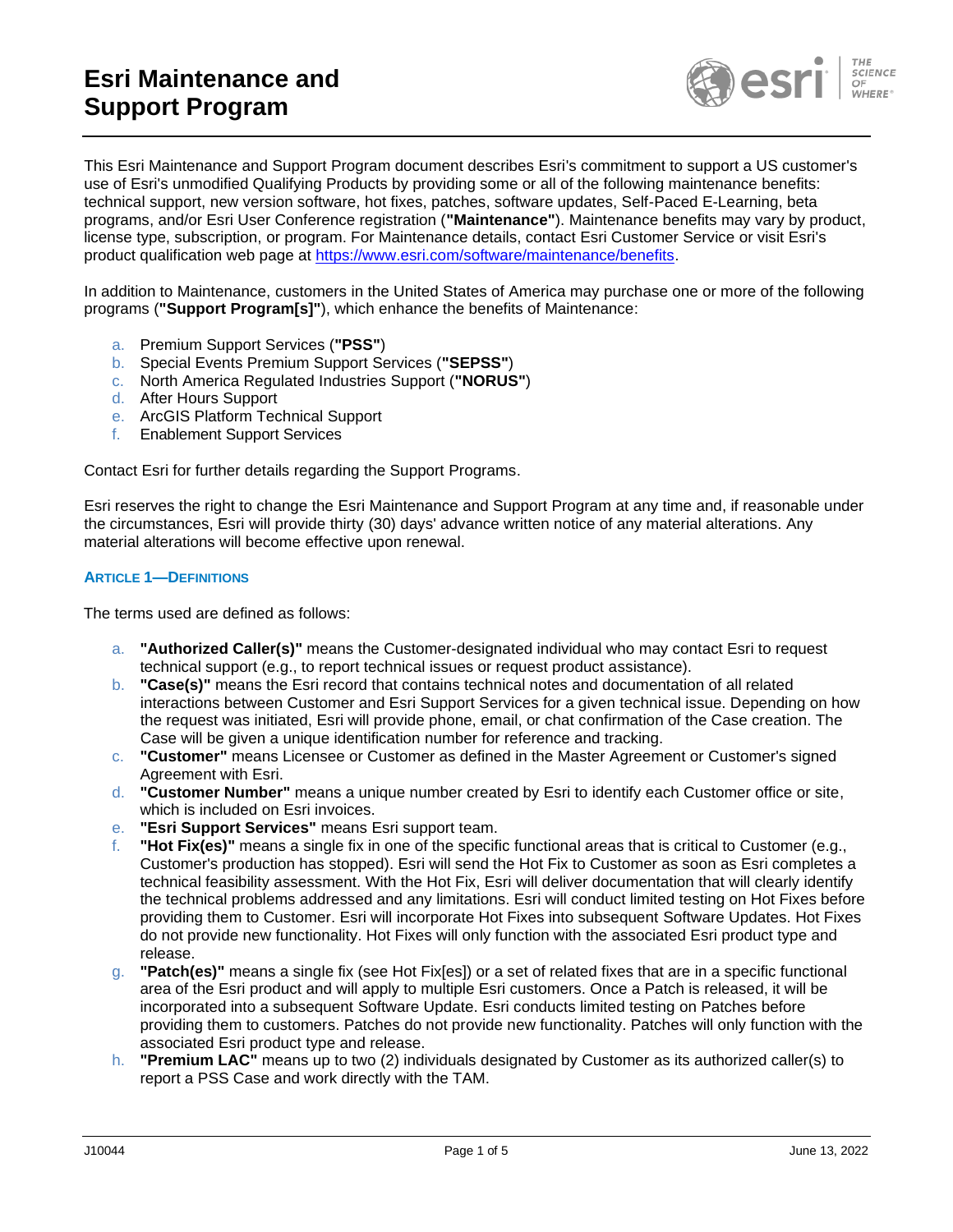- i. **"PSS Case(s)"** means a Case that is opened as or elevated to PSS and/or SEPSS via Customer request or technical support's elevation process.
- j. **"Qualifying Product(s)"** means Esri's unmodified products or products that were modified by Esri or under Esri's direction and are eligible for some or all of the Maintenance benefits for qualifying products licensed to Customer subject to the terms and conditions of the Master Agreement or Customer's signed Agreement with Esri.
- k. **"Self-Paced E-Learning"** means a collection of self-paced learning resources for applicable Esri products accessible from the Esri Training website.
- l. **"Software Updates"** means a collection of files that enhance or correct a Qualifying Product and that will be available for Customer to download during the Maintenance term.
- m. **"TAM"** means the technical account manager who will be the primary point of contact for the coordination and escalation of PSS Cases.

# **ARTICLE 2—PAYMENT, RENEWAL, REINSTATEMENT, AND EXPIRATION**

**2.1 Payment.** Esri will automatically provide Maintenance for the first twelve (12) consecutive months from the licensed date of Qualifying Products. All Maintenance and any Support Program(s) may be purchased in advance, with payment terms of net thirty (30) days, unless otherwise agreed to in another agreement between Customer and Esri. Customer may issue a purchase order for its initial Support Program order at any time during a Maintenance term.

**2.2 Renewals.** Esri will issue a quote ninety (90) days before the expiration date (**"Renewal Quote"**). The Renewal Quote will be sent via email and provide Customer with a breakdown of the Qualifying Products licensed and Support Program(s) due to expire and the associated fees to renew. If Customer has acquired multiple Qualifying Products and/or Support Programs throughout the course of a year, Esri will provide a single Renewal Quote with prorated fees and a common renewal term for all Qualifying Products and Support Program(s). The common renewal term will start on the earliest of the Qualifying Products renewal dates.

**2.3 Reinstatement Fee for Past-Due Renewals.** Esri will reinstate Maintenance and Support Program(s), if applicable, if Customer initiates an order no later than thirty (30) days after the expiration date. At Esri's discretion, Esri may continue to provide Maintenance and support during this period. If Customer does not renew Maintenance prior to the expiration date but at a later date wants to reinstate Maintenance, fees to reinstate Maintenance include the then-current Maintenance Fee and will include additional fees that Customer would have paid since the expiration date.

**2.4 Term Expiration.** It is Customer's responsibility to renew Maintenance and/or Support Programs to receive benefits. If Esri does not receive a purchase order or payment for any Maintenance or Support Program renewal prior to the expiration date, then Esri will notify Customer that the term has expired and Customer will no longer receive benefits.

# **ARTICLE 3—ESRI USER CONFERENCE REGISTRATION; SELF-PACED E-LEARNING**

**3.1 Esri User Conference Registration.** During the Maintenance term, licenses for Qualifying Products may include registrations to attend the Esri User Conference. Unless otherwise agreed to in writing by Esri and Customer, Customer's eligibility will be dependent on the license type(s) and quantity of Qualifying Products. Customer may purchase additional registrations. Customer must submit a registration form for each individual attending the conference. Esri User Conference registrations are assigned in the order received and are nontransferable.

**3.2 Self-Paced E-Learning.** During the Maintenance term, Customer will receive access to Self-Paced E-Learning. Each individual must have an Esri account; have a broadband Internet connection; and be an employee, agent, consultant, or contractor of Customer. For education accounts, individuals may include registered students.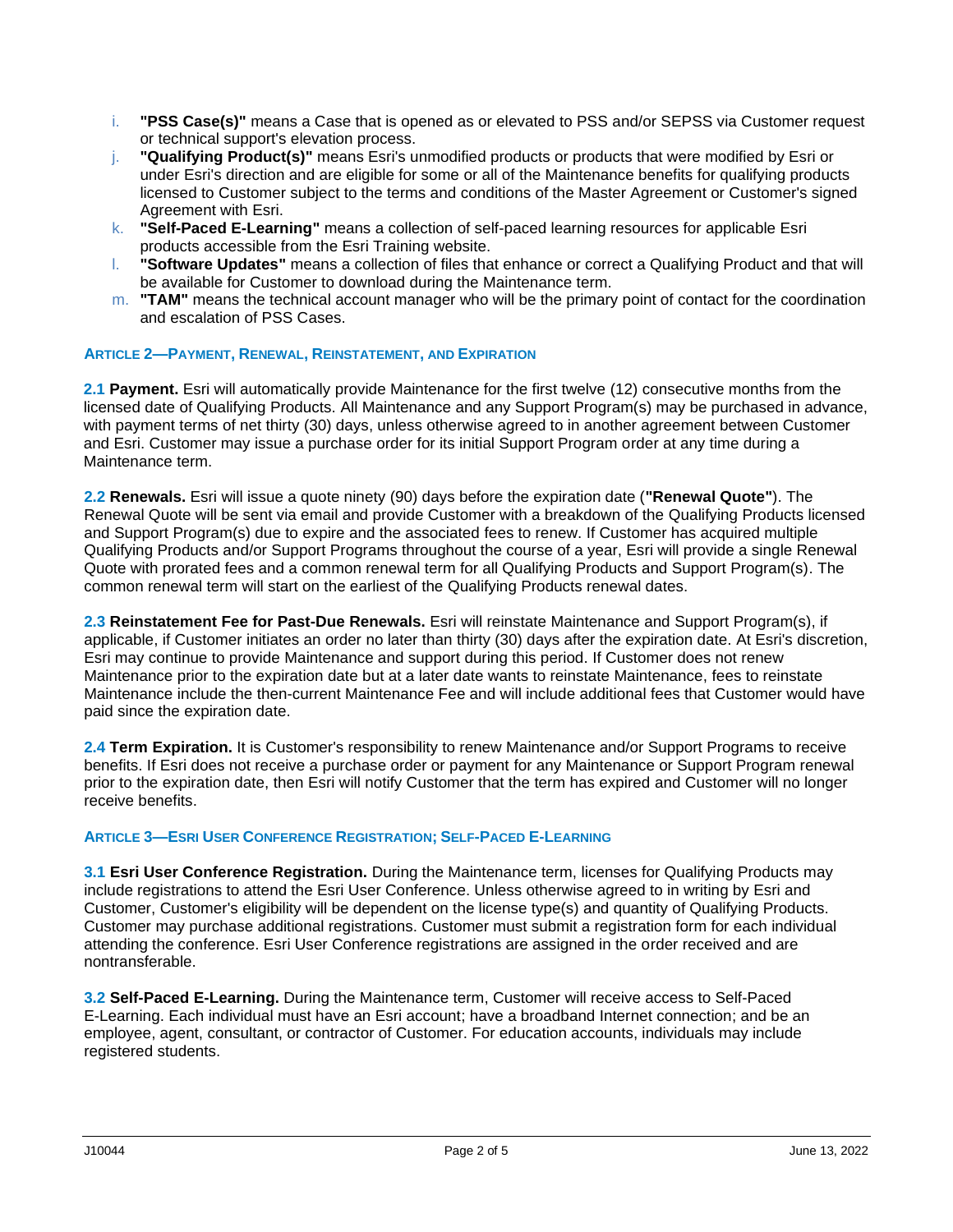# **ARTICLE 4—TECHNICAL SUPPORT**

**4.1 Scope of Technical Support.** During the Maintenance term, Qualifying Products will receive the level of technical support corresponding to the respective life cycle phase. Information on the Qualifying Product life cycle phase and the ArcGIS Product Life Cycle Support Policy can be found at

[https://support.esri.com/en/content/productlifecycles.](https://support.esri.com/en/content/productlifecycles) Esri does not provide technical support for (a) customization of solutions, templates, or tools; (b) patches received outside of a life cycle; or (c) third-party software, hardware, technology, or similar peripherals that are not provided by Esri. However, Esri does answer questions about how to interface Esri products with supported devices. Further details on the scope of technical support is found at [https://support.esri.com/en/supportscope.](https://support.esri.com/en/supportscope)

**4.2 Authorized Callers.** Customer may designate a limited number of Authorized Callers per Qualifying Product. Customer may replace Authorized Callers at any time through the My Esri site.

**4.3 Submitting a Case.** For Qualifying Products, Authorized Caller may contact Esri as many times as needed. All requests for technical support must contain detailed information about the technical issue. Authorized Caller must be prepared to provide as much of the following information as possible:

- The Esri Customer Number  **The Esri Global ID**
- The phone number and email address where Authorized Caller can be reached
- The version of the software and operating system in use
- The database in use, if applicable
- **The Online Services, tools, and/or APIs in** use, if applicable
- 
- A description of what Customer was doing when the problem occurred and steps to reproduce the issue
- **•** The exact wording of any error messages that appear on the screen

**4.4 Telephone, Chat, and Web Form.** If Customer needs help with a technical issue, an Authorized Caller may contact Esri by phone, chat, or web form.

- a. *By Telephone.* The Authorized Caller will be connected to a technical support analyst who will create a Case and be dedicated to work on the technical issue. If a technical support analyst is unavailable, the Authorized Caller may create a Case, which will be placed in a dispatch queue for the next available technical support analyst.
- b. *By Chat.* To initiate a chat consultation, the Authorized Caller must click the Chat with an Analyst button at [https://support.esri.com/en/webform-chat.](https://support.esri.com/en/webform-chat) Chat-based requests can only be made during Esri Support Services operating hours, listed in Article 11 below. The Authorized Caller must create a Case and will be connected to a technical support analyst. If a technical support analyst is unavailable, the Authorized Caller can opt to receive an email notification when the next technical support analyst is available.
- c. *By Web Form.* The Authorized Caller may request technical support by completing an online web form available at My Esri. Requests made through this channel are received twenty-four (24) hours a day, seven (7) days a week, but are logged and assigned to a technical support analyst the next business day. Esri will respond on a first come, first served basis. All Cases reported by web form are given the same priority and level of attention as those reported by telephone.
- d. *By Esri Support App.* The Authorized Caller may create and manage Cases either by telephone or web form using the mobile app. The Esri Support Mobile app is available on Android and iOS devices.

**4.5 Technical Support Website.** Esri has created a self-help support website for customers to view technical articles, updated product documentation, blogs, links to forums, and technology announcements. Additionally, Authorized Callers may connect to My Esri to submit technical issues, chat with technical specialists, and track technical support Cases. The Esri Support website can be found at [https://support.esri.com.](https://support.esri.com/)

**4.6 Standard Technical Support Response Time.** Esri will respond to a technical support request during Esri Support Services operating hours. Esri will make commercially reasonable efforts to respond according to the severity level of the technical issue as shown in the table below. An Authorized Caller may request that the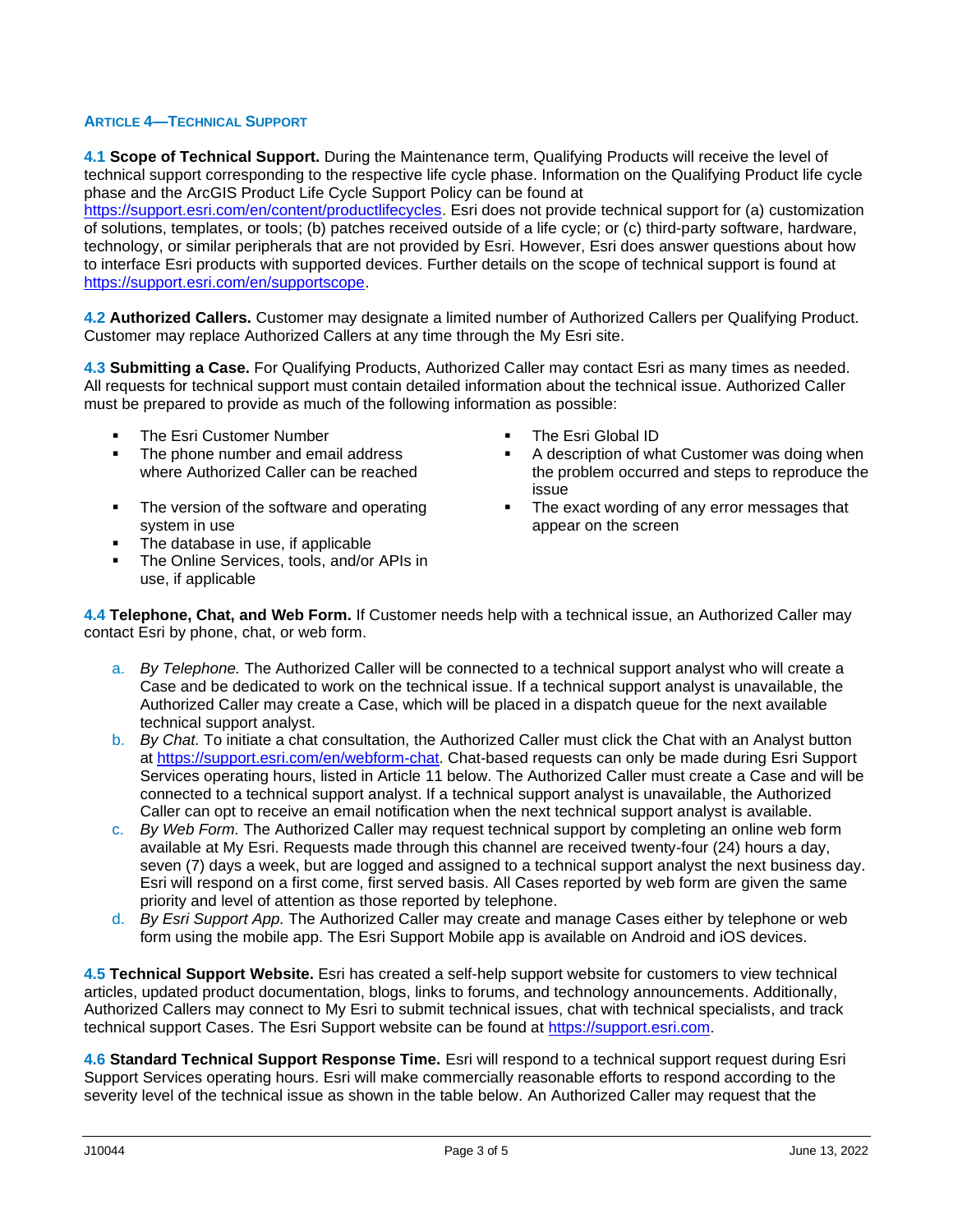technical support analyst change a technical issue severity level, but requests for critical and high-severity levels must be made via telephone.

| <b>Severity</b> | Criteria                                                                                                             | <b>Response Time</b>     |
|-----------------|----------------------------------------------------------------------------------------------------------------------|--------------------------|
| <b>Critical</b> | Causes a severe impact to business operations (e.g., critical<br>business processes are disabled)                    | Six (6) business hours   |
|                 | No workaround available                                                                                              |                          |
| <b>High</b>     | Causes a noncritical impact to business operations (e.g., significant<br>degradation of quality or handling of data) | Eight (8) business hours |
|                 | No stable workaround available                                                                                       |                          |
| <b>Medium</b>   | Causes a minor impact to business operations                                                                         | Two (2) business days    |
| Routine         | Causes little or no impact to business operations                                                                    | Three (3) business days  |

**4.7 Resolution Time.** After the Case is logged, Esri will use commercially reasonable efforts to provide corrections to a technical issue or supply a workaround. While it is Esri's goal to provide an acceptable resolution to technical issues, Esri cannot guarantee that all technical issues can be fixed or resolved.

# **ARTICLE 5-PREMIUM SUPPORT SERVICES AND SPECIAL EVENTS PREMIUM SUPPORT SERVICES (US CUSTOMERS ONLY)**

Customers current on Maintenance may purchase PSS or SEPSS. Upon payment for PSS or SEPSS, Customer will receive all benefits described in Article 4 above and additionally receive (i) access to a designated TAM; (ii) the ability for the Premium LAC to convert a Case into a PSS/SEPSS Case at any time; (iii) priority Case management; (iv) the ability to request support Cases twenty-four (24) hours a day, three hundred sixty-five (365) days a year; and (v) additional enhanced support and services.

**5.1 Technical Account Manager.** Esri will assign a TAM to Customer to work directly with the Premium LAC to oversee open Cases.

- a. TAM will endeavor to (i) conduct quarterly reviews with Customer to align on support goals and objectives; (ii) become familiar with Customer's geographic information system (GIS) software architecture and infrastructure; (iii) verify that all open PSS/SEPSS Cases are prioritized above Cases opened under Maintenance; (iv) coordinate and facilitate priority technical support issues between the Customer and Esri technical teams, and provide escalation management, as needed; (v) identify potential areas of concern, before they arise, to improve Customer's overall operational excellence and stability; and (vi) make reasonable efforts to be available from 5:00 a.m. to 5:00 p.m. (Pacific time), Monday through Friday, except on Esri holidays.
- b. Esri may replace TAM with another technical account manager of similar skill and background, by written notice to Customer.
- c. All communications will be conducted in the English language unless by written agreement of both parties.

**5.2 Priority Case Management.** Cases submitted via telephone and web form may be converted to a PSS/SEPSS Case by the Premium LAC and will be given priority handling.

**5.3 Case Response Time.** In addition to the response times outlined in Article 4.6, Esri will make commercially reasonable efforts to call or send an email response within one (1) business hour of receipt of a new PSS/SEPSS Case, regardless of its severity level. Esri will provide a status report every business day until closure of the PSS/ SEPSS Case.

## **ARTICLE 6—NORTH AMERICA REGULATED INDUSTRIES SUPPORT (US CUSTOMERS ONLY)**

Customers current on Maintenance may purchase NORUS on an annual basis. Upon payment for NORUS, Customer will receive technical support from technical support analysts who are confirmed US citizens located in the US. Support Cases and Customer data created or collected under the NORUS program are secured within a restricted case management system within Esri Support Services. To assist Customer with data security or regulatory compliance requirements, access is limited to NORUS technical support analysts and those with US